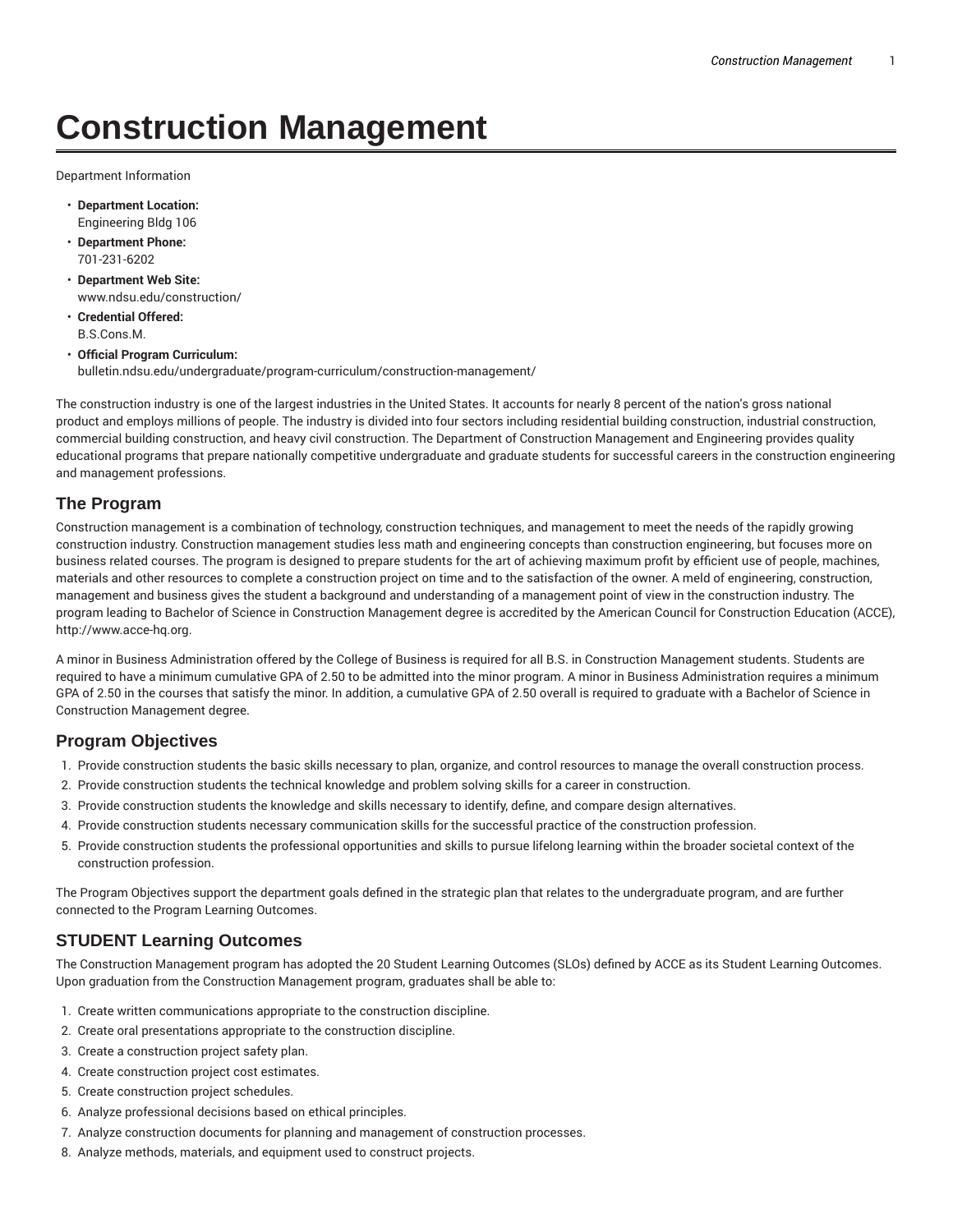- 9. Apply construction management skills as a member of a multi-disciplinary team.
- 10. Apply electronic-based technology to manage the construction process.
- 11. Apply basic surveying techniques for construction layout and control.
- 12. Understand different methods of project delivery and the roles and responsibilities of all constituencies involved in the design and construction process.
- 13. Understand construction risk management.
- 14. Understand construction accounting and cost control.
- 15. Understand construction quality assurance and control.
- 16. Understand construction project control processes.
- 17. Understand the legal implications of contract, common, and regulatory law to manage a construction project.
- 18. Understand the basic principles of sustainable construction.
- 19. Understand the basic principles of structural behavior.
- 20. Understand the basic principles of mechanical, electrical and piping systems.

### **FACULTY AND STAFF**

The Department of Construction Management and Engineering has a group of faculty and staff members dedicated to teaching, advising and career consultation. All full-time faculty members have doctoral degrees. Many of them have professional licenses such as the Professional Engineer (PE) and/or the Certified Professional Constructor (CPC), and have construction related working experiences both in the United States and overseas. Additionally, the department has many Adjunct professors who are currently working in the construction industry in supervisory roles.

#### **FACILITIES**

The Department of Construction Management and Engineering has well equipped classrooms, computer labs and teaching and research labs for its students. Classrooms used by the department are equipped with a computer, a Blackboard course management system, Internet access, a projector, a document camera, and an apple TV/AirMedia system. In addition, the department maintains a computer lab, a virtual reality lab, a concrete lab and a soils lab and shares laboratory space with the Department of Civil Engineering for the structural, geotechnical and surveying labs. The department has the most updated modern teaching and research equipment such as GPS units, robotic total stations, drones, etc.

#### **CAREER OPPORTUNITIES**

Construction management graduates are in high demand after graduation by contractors in all types of construction, from general contractors to specialty contractors. Positions available include superintendent, project manager, and construction executive. Starting salary has been between \$50,000 and \$80,000 in the recent years. Summer internships or employment in the construction industry is also available to construction management students.

#### **INDUSTRY ADVISORY COUNCIL**

The Industry Advisory Council (IAC) consists of 35 members who specialize in different sectors throughout the construction industry. The IAC helps the program develop the professional body of knowledge appropriate to construction management and engineering. They serve as a liaison between the construction industry and the Department. They advance and support the highest quality faculty, and educational facilities for the student enrolled in the programs. Through active participation, the IAC offers advice, counsel, and provides industry's vision for the program.

### **STUDENT ORGANIZATIONS**

There are four student organizations in the Department of Construction Management and Engineering: Associated General Contractors of America (AGC), National Association of Home Builders (NAHB), Sigma Lambda Chi (SLC), and Student Advisory Board (SAB). AGC Student Chapter competes each year at the Associated Schools of Construction Competition and the Midwest Construction Quiz Bowl. NAHB Student Chapter competes each year at the Residential Construction Management Competition. SLC is an international construction honor society. SAB provides advising and best practices to first year freshmen, and provides student feedback to the program.

### **SCHOLARSHIP OPPORTUNITIES**

The AGC of North Dakota, the Home Builders Care Foundation (a charitable arm of the Home Builders Association of Fargo-Moorhead), and the NAHB offer annual scholarships to outstanding freshmen and upper class students. In addition, many other scholarships, such as Interstates Construction Management and Engineering Scholarship and J.L. McCormick Memorial Trust Scholarship, are available to students. Students can contact the Office of Admission for more information or check the department website at https://www.ndsu.edu/construction/current\_students/scholarships/.

## **Plan of Study**

Please note this is a sample plan of study and not an official curriculum. Actual student schedules for each semester will vary depending on start year, education goals, applicable transfer credit, and course availability. Students are encouraged to work with their academic advisor on a regular basis to review degree progress and customize an individual plan of study.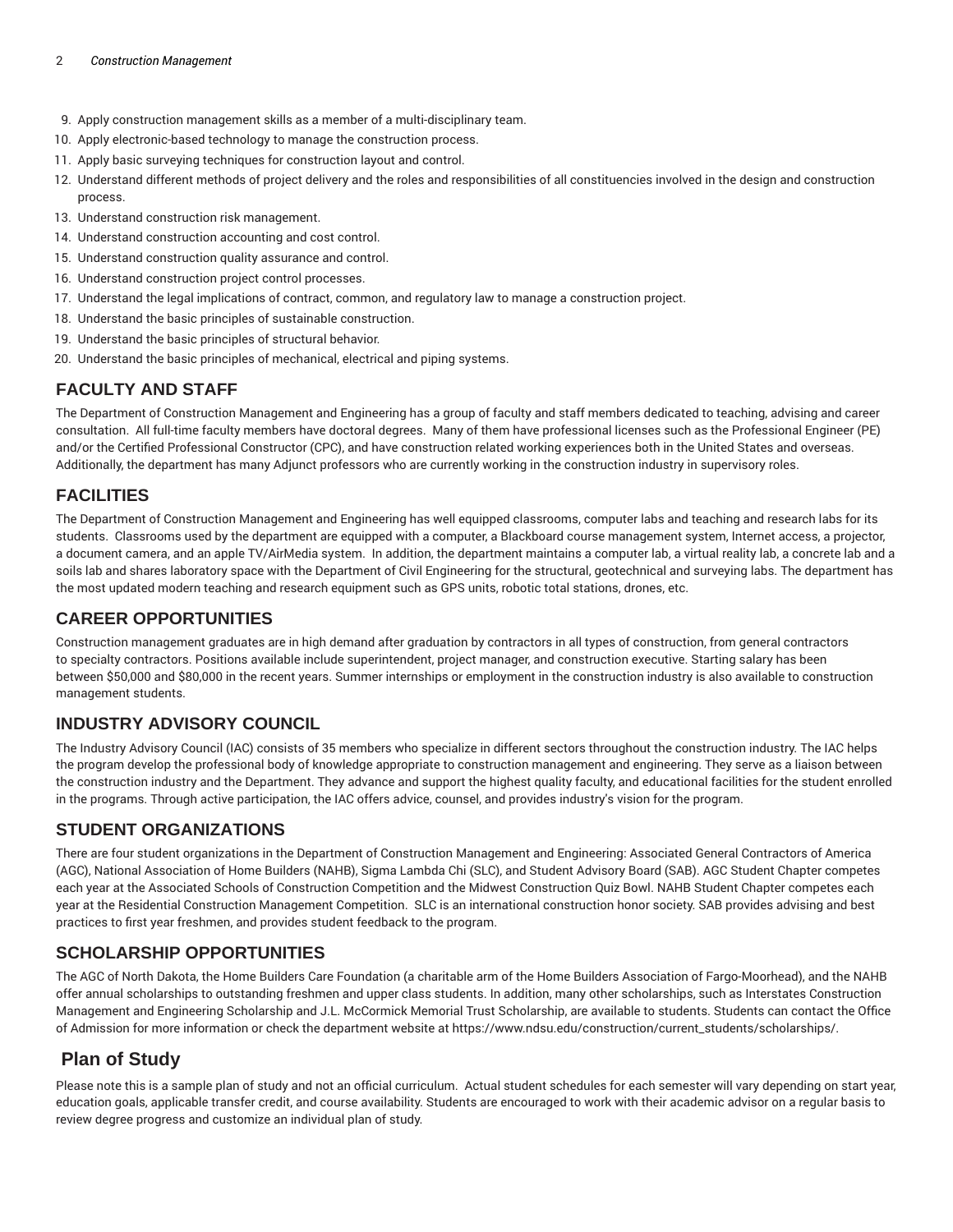| <b>Freshman</b>                             |                                                               |
|---------------------------------------------|---------------------------------------------------------------|
| Fall                                        | <b>Credits Spring</b><br><b>Credits</b>                       |
| <b>CM&amp;E111</b>                          | 1 CM&E 212<br>3                                               |
| <b>CM&amp;E 200</b>                         | 3<br>3 ENGL 120 (Gen Ed C Category)                           |
| ENGL 110 (Gen Ed C Category)                | 4 MATH 146 (Gen Ed R Category) <sup>#</sup><br>4              |
| MATH 105 or 107                             | 3<br>3 COMM 110 (Gen Ed C Category)                           |
| CHEM 121 (Gen Ed S Category) <sup>*</sup>   | 3<br>3 Economics (Gen Ed B/G<br>Category)***                  |
| CHEM 121L (Gen Ed L Category) <sup>*</sup>  | 3<br>1 Social Behavior Elective (Gen Ed B<br>Category)        |
| 15                                          | 19                                                            |
| Sophomore                                   |                                                               |
| Fall                                        | <b>Credits Spring</b><br><b>Credits</b>                       |
| <b>CM&amp;E 204</b>                         | 3 CM&E 203<br>3                                               |
| <b>CM&amp;E 250</b>                         | 3<br>3 CM&E 240                                               |
| PHYS 211 (Gene Ed S Category) <sup>*</sup>  | 3<br>3 CM&E 260                                               |
| PHYS 211L (Gene Ed L Category) <sup>*</sup> | 1 Humanities (Gen Ed A Category)<br>3                         |
| GEOL 105 (Gene Ed S/G Category)             | 3 Humanities & Diversity (Gen Ed A&D<br>3<br>Category)        |
| ACCT 102<br>3                               |                                                               |
| 16                                          | 15                                                            |
| <b>Junior</b>                               |                                                               |
| Fall                                        | <b>Credits Spring</b><br><b>Credits</b>                       |
| <b>CM&amp;E 305</b>                         | 3 CM&E 301<br>3                                               |
| <b>CM&amp;E 380</b>                         | 3 CM&E 315<br>3                                               |
| <b>STAT 330</b>                             | 3<br>3 CM&E 405                                               |
| ENGL 320 or 321 (Gen Ed C<br>Category)      | 3 BUSN 431"<br>3                                              |
| MGMT 320 <sup>**</sup>                      | 3 MRKT 320 or FIN 320 <sup>**</sup><br>3                      |
| 15                                          | 15                                                            |
| <b>Senior</b>                               |                                                               |
| Fall                                        | <b>Credits</b><br><b>Credits Spring</b>                       |
| <b>CM&amp;E 403</b>                         | 3 CM&E 488<br>3                                               |
| <b>CM&amp;E 421</b>                         | 3 CM&E 453<br>3                                               |
| CM&E 431                                    | 3 Wellness (Gen Ed W Category)<br>2                           |
| <b>CM&amp;E 450</b>                         | 3<br>3 Business Admin Minor 300/400<br>Elective <sup>**</sup> |
| Business Admin Minor 300/400<br>Elective**  | 3 Business Admin Minor 300/400<br>3<br>Elective <sup>**</sup> |
| 15                                          | 14                                                            |

Total Credits: 124

An overall minimum CGPA of 2.50 and a minor in Business Administration with a minor GPA of 2.50 are required to graduate with a B.S. in Construction Management.

\*All science courses require the companion lab with the exception of geology.

\*\*To be eligible for enrollment into 300/400 level courses offered by the College of Business requires application for a minor in Business Administration(BA).